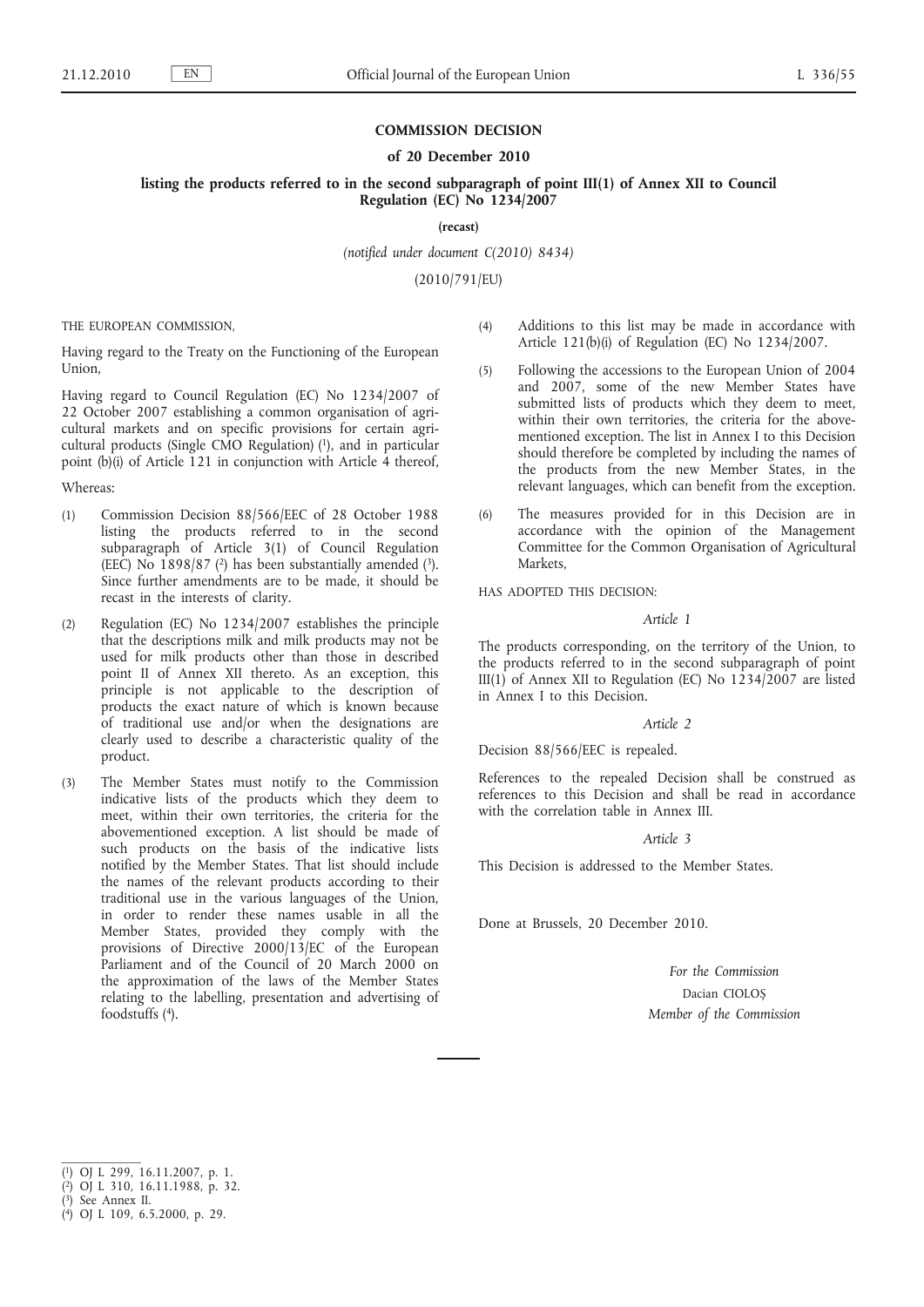# *ANNEX I*

### **List of the products referred to in the second subparagraph of point III(1) of Annex XII to Regulation (EC) No 1234/2007**

| ES                                                                                                                                                                | Butterschnitzel                                                                                                                                                               |  |
|-------------------------------------------------------------------------------------------------------------------------------------------------------------------|-------------------------------------------------------------------------------------------------------------------------------------------------------------------------------|--|
| Leche de almendras                                                                                                                                                | Faschiertes Butterschnitzel                                                                                                                                                   |  |
|                                                                                                                                                                   | Milchmargarine                                                                                                                                                                |  |
| DA                                                                                                                                                                | Margarinestreichkäse                                                                                                                                                          |  |
| Kakaosmør                                                                                                                                                         |                                                                                                                                                                               |  |
| Mandelsmør                                                                                                                                                        | EL                                                                                                                                                                            |  |
| Jordnøddesmør                                                                                                                                                     | Βούτυρο κακάου                                                                                                                                                                |  |
| Kokosmælk                                                                                                                                                         | Φρουτόκρεμα                                                                                                                                                                   |  |
| Flødeboller                                                                                                                                                       | Κρέμα αραβοσίτου                                                                                                                                                              |  |
| » fromage«                                                                                                                                                        | Κρέμα κάστανου                                                                                                                                                                |  |
| used in the description of a fruit-based dessert not containing milk<br>or other milk products or milk or milk imitation products (for<br>example, citronfromage) | Νουκρέμα                                                                                                                                                                      |  |
| Smørtyve                                                                                                                                                          | EN                                                                                                                                                                            |  |
| Ostekiks                                                                                                                                                          | Coconut milk                                                                                                                                                                  |  |
| Osterejer                                                                                                                                                         | 'Cream ' or 'Milk '                                                                                                                                                           |  |
| Flødetablet                                                                                                                                                       | used in the description of a spirituous beverage not containing<br>milk or other milk products or milk or milk product imitations<br>(for example, cream sherry, milk sherry) |  |
| Flødefodbolde                                                                                                                                                     | Cream soda                                                                                                                                                                    |  |
| Flødemint                                                                                                                                                         |                                                                                                                                                                               |  |
| Flødekaramel                                                                                                                                                      | Cream filled biscuits (for example, custard cream, bourbon cream,<br>raspberry cream biscuits, strawberry cream, etc.)                                                        |  |
| DE                                                                                                                                                                | Cream filled sweets or chocolates (for example, peppermint cream,<br>raspberry cream, crème egg)                                                                              |  |
| Kokosmilch                                                                                                                                                        | Cream crackers                                                                                                                                                                |  |
| Liebfrau(en)milch                                                                                                                                                 | Salad cream                                                                                                                                                                   |  |
| Fischmilch                                                                                                                                                        | Creamed coconut and other similar fruit, nut and vegetable products                                                                                                           |  |
| Milchner                                                                                                                                                          | where the term 'creamed' describes the characteristic texture of the<br>product                                                                                               |  |
| Butterbirne                                                                                                                                                       | Cream of tartar                                                                                                                                                               |  |
| Rahmapfel                                                                                                                                                         | Cream or creamed soups (for example, cream of tomato soup, cream of                                                                                                           |  |
| Butterbohne                                                                                                                                                       | celery, cream of chicken, etc.)                                                                                                                                               |  |
| Butterkohl                                                                                                                                                        | Horseradish cream                                                                                                                                                             |  |
| Butterpilz                                                                                                                                                        | Ice-cream                                                                                                                                                                     |  |
| Milchbrätling                                                                                                                                                     | Jelly cream                                                                                                                                                                   |  |
| Buttersalat                                                                                                                                                       | Table cream                                                                                                                                                                   |  |
| Erdnussbutter                                                                                                                                                     | Cocoa butter                                                                                                                                                                  |  |
| Kakaobutter                                                                                                                                                       | Shea butter                                                                                                                                                                   |  |
| Fleischkäse                                                                                                                                                       | Nut butters (for example, peanut butter)                                                                                                                                      |  |
| Leberkäse                                                                                                                                                         | Butter beans                                                                                                                                                                  |  |
| Käseklee                                                                                                                                                          | Butter puffs                                                                                                                                                                  |  |
| Butterhäuptel                                                                                                                                                     | Fruit cheese (for example, lemon cheese, Damson cheese)                                                                                                                       |  |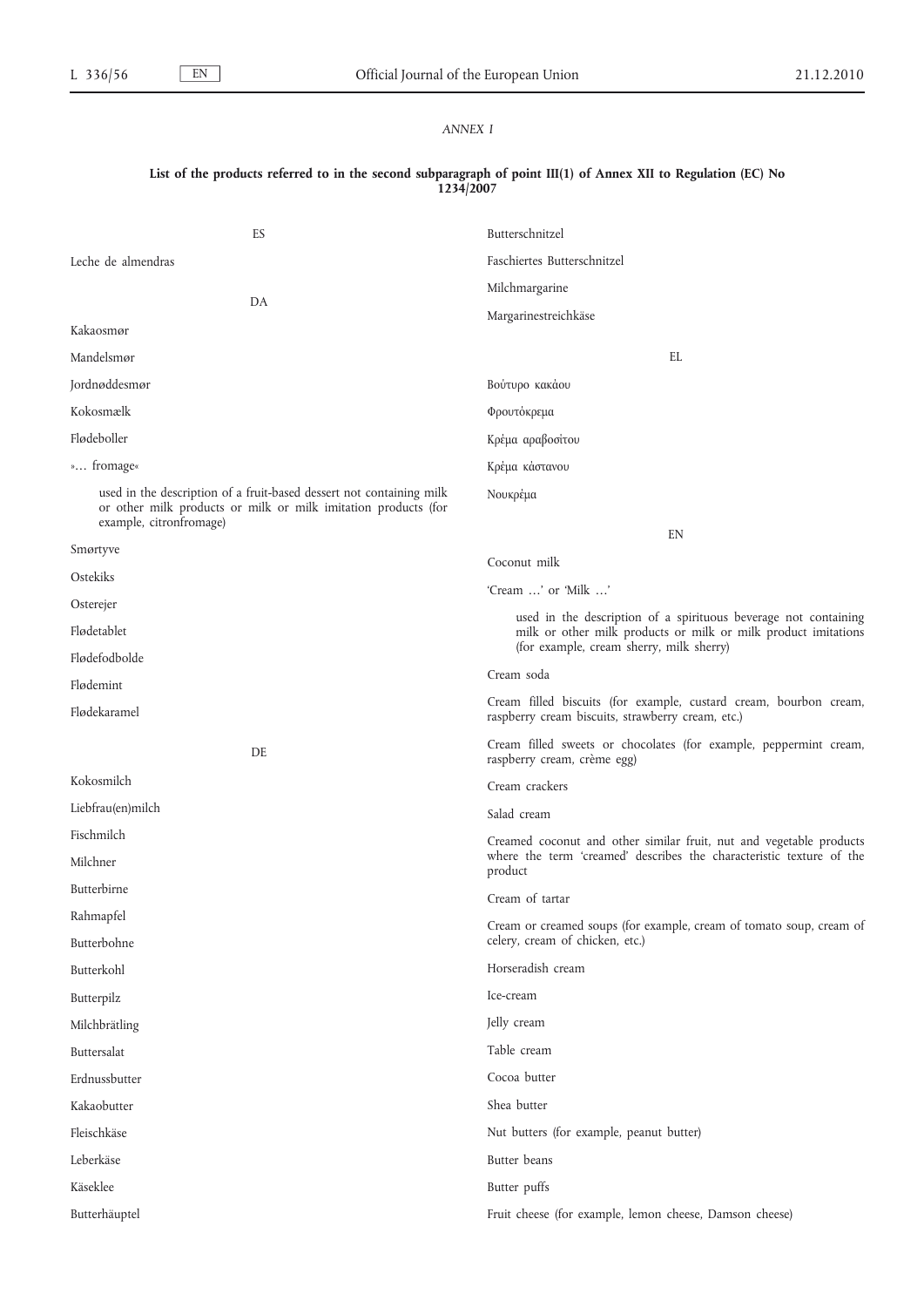FR

Lait d'amande

Lait de coco

#### «Crème …»

used in the description of a soup not containing milk or other milk products or milk or milk product imitations (for example, crème de volailles, crème de légumes, crème de tomates, crème d'asperges, crème de bolets, etc.)

«Crème …»

used in the description of spirituous beverages not containing milk or other milk products or milk or milk product imitations (for example, crème de cassis, crème de framboise, crème de banane, crème de cacao, crème de menthe, etc.)

«Crème …»

used in the description of prepared meat products (for example, poultry liver cream, cream pâté, etc.)

Crème de maïs

Crème de riz

Crème d'avoine

Crème d'anchois

Crème d'écrevisses

Crème de pruneaux, crème de marron (cream of other stone fruits)

Crème confiseur

Beurre de cacao

Beurre de cacahouète

Fromage de tête

Haricot beurre

Beurré Hardy

IT

Latte di mandorla

Burro di cacao

Latte di cocco

Fagiolini al burro

HU

Vajretek

Gyümölcssajt (pl. birsalmasajt)

Disznósajt vagy hússajt vagy fejsajt

Haltej

Kakaóvaj

Kókusztej

Mogyoróvaj

Vajbab

Vajkörte

- Hoofdkaas Cacaoboter
- Leverkaas
- Hamkaas
- Tongkaas
- Nierkaas

Kokosmelk

"... crème"

used in the description of soup not containing milk or other milk products or milk or milk product imitations (for example, groentencrème, tomatencrème, aspergecrème, etc.)

NL

"... crème"

used in the description of a spirituous beverage not containing milk or other milk products or milk or milk product imitations (for example, cassiscrème, frambozencrème, cacaocrème, bananencrème, etc.)

Crèmevulling Levercrème Boterbonen PL Ser jabłeczny PT Leite de coco Manteiga de cacau Manteiga de amendoim Queijo doce de Tomar Queijinho de sal SL Mesni sir SK Arašidové maslo Fazul'a maslová (maslovka) Kakaové maslo Kokosové mlieko Masliak Maslová hruška (maslovka)

Pečeňový syr

#### Vtáčie mlieko

Pindakaas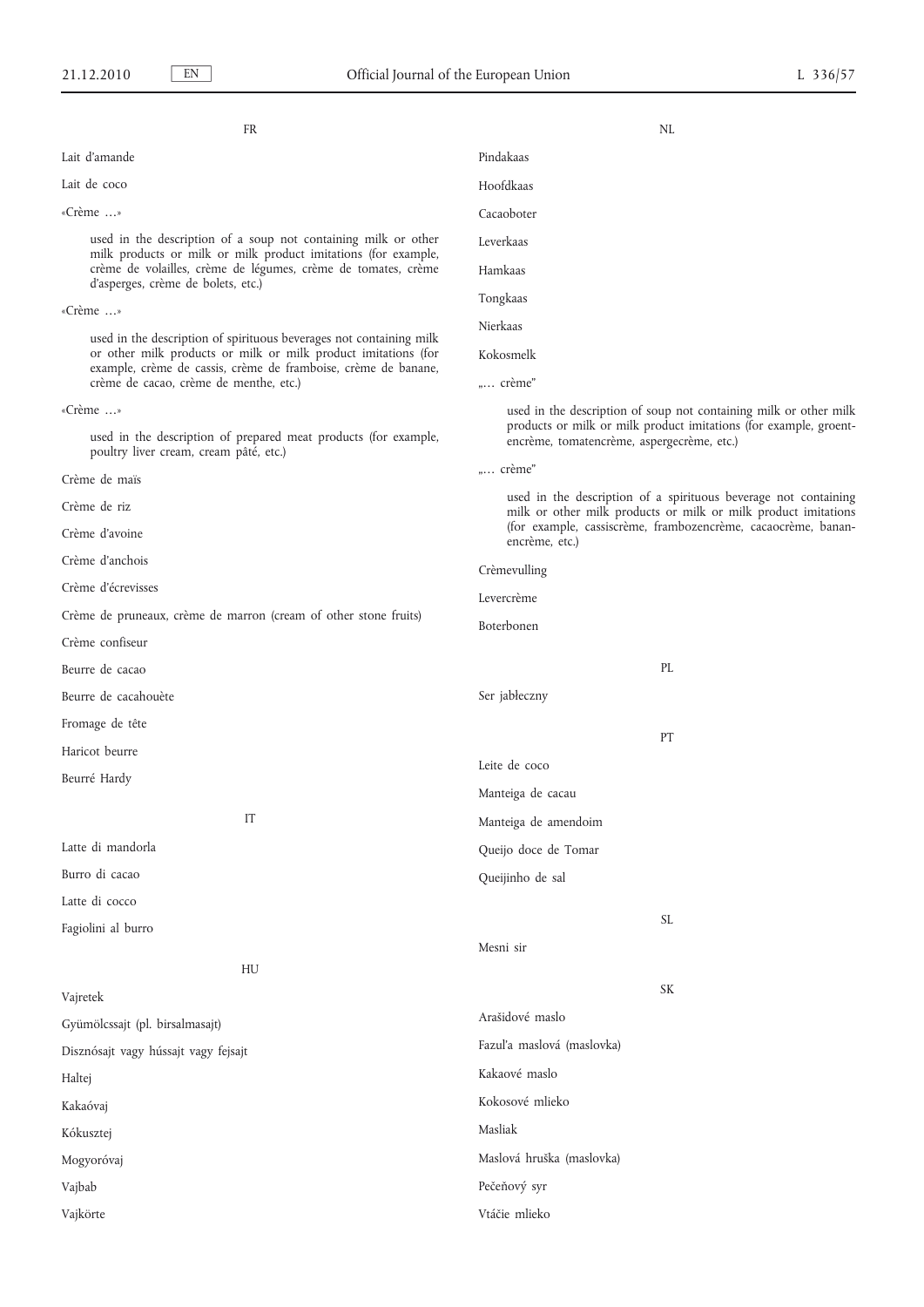| FI            |              | <b>SV</b> |
|---------------|--------------|-----------|
| Kaakaovoi     | Jordnötssmör |           |
| Maapähkinävoi | Kakaosmör    |           |
|               | Smörsopp     |           |
| Voileipäkeksi | Kokosmjölk   |           |
| Voitatti      | Ostkex       |           |
|               | Margarinost  |           |
| Voileipäkakku | Smördeg      |           |
|               |              |           |

*ANNEX II*

## **Repealed Decision with its amendment**

Commission Decision 88/566/EEC (OJ L 310, 16.11.1988, p. 32).

Commission Decision 98/144/EC (OJ L 42, 14.2.1998, p. 61).